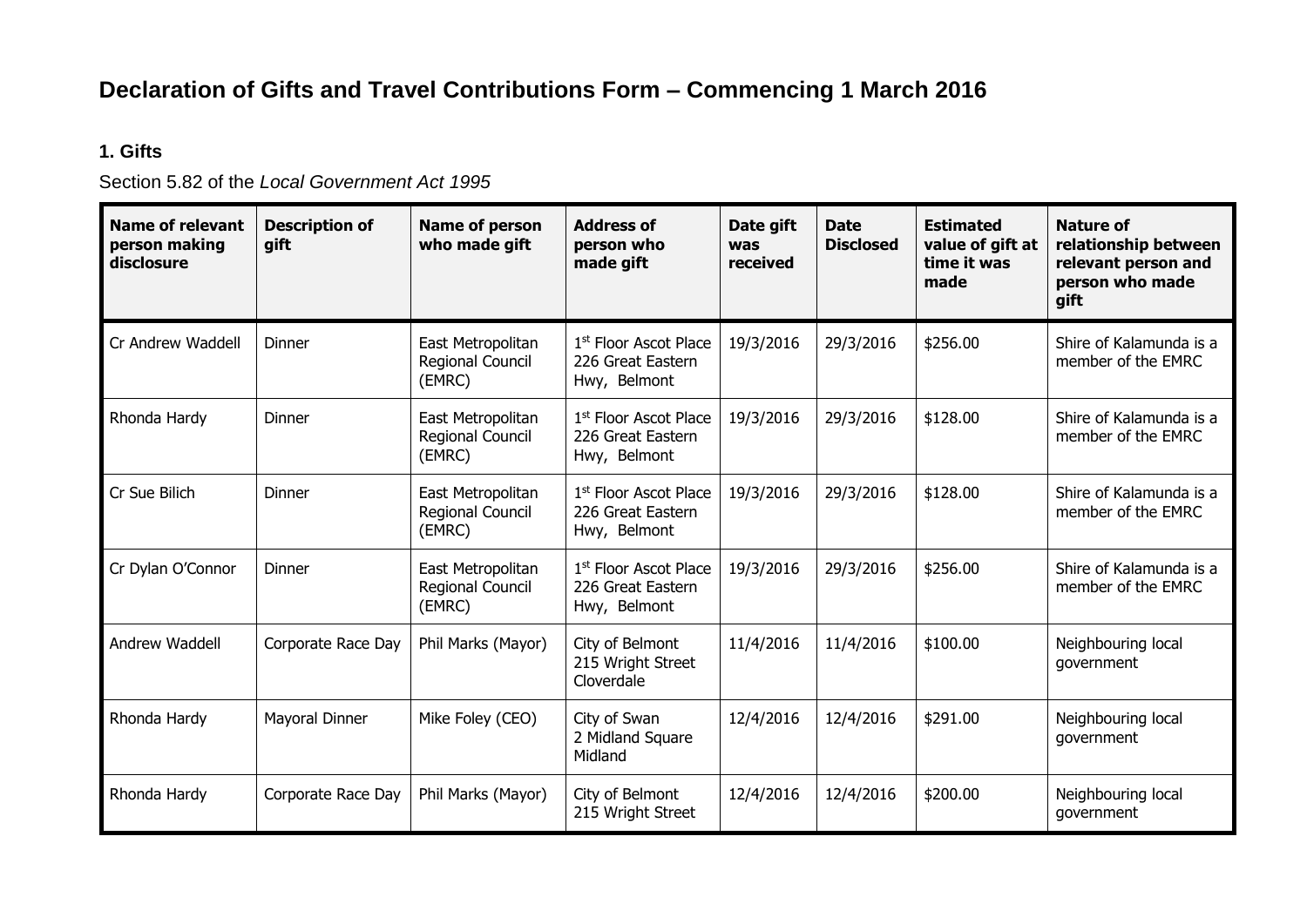| <b>Name of relevant</b><br>person making<br>disclosure | <b>Description of</b><br>gift            | <b>Name of person</b><br>who made gift              | <b>Address of</b><br>person who<br>made gift                           | Date gift<br>was<br>received | <b>Date</b><br><b>Disclosed</b> | <b>Estimated</b><br>value of gift at<br>time it was<br>made | <b>Nature of</b><br>relationship between<br>relevant person and<br>person who made<br>gift |
|--------------------------------------------------------|------------------------------------------|-----------------------------------------------------|------------------------------------------------------------------------|------------------------------|---------------------------------|-------------------------------------------------------------|--------------------------------------------------------------------------------------------|
|                                                        |                                          |                                                     | Cloverdale                                                             |                              |                                 |                                                             |                                                                                            |
| Cr John Giardina                                       | Swan Connect<br>Seminar 13.4.16          | <b>Graham Harris</b><br>Swan Chamber of<br>Commerce | 27 Old Great<br>Northern Highway<br>Midland, WA 6056                   | 13.5.16                      | 15.4.16                         | \$130.00                                                    | No discretionary<br>authority exists.                                                      |
| Dennis Blair                                           | Dinner                                   | East Metropolitan<br>Regional Council<br>(EMRC)     | 1 <sup>st</sup> Floor Ascot Place<br>226 Great Eastern<br>Hwy, Belmont | 19/3/2016                    | 11.5.2016                       | \$256.00                                                    | Shire of Kalamunda is a<br>member of the EMRC                                              |
| John Giardina                                          | Mayoral Dinner                           | Mike Foley<br><b>CEO</b>                            | City of Swan<br>2 Midland Square<br>Midland                            | 7/5/2015                     | 11/5/2016                       | \$145.50                                                    | Neighbouring local<br>government                                                           |
| Andrew Waddell                                         | Mayoral Dinner                           | Mike Foley<br><b>CEO</b>                            | City of Swan<br>2 Midland Square<br>Midland                            | 7/5/2015                     | 16/5/2016                       | \$145.50                                                    | Neighbouring local<br>government                                                           |
| Andrew Fowler-Tutt                                     | Breakfast $-$<br><b>Property Council</b> | <b>Brenton Downing</b><br>Satterley<br>Corporation  | 18 Bowman Street<br>South Perth                                        | <b>DECLINED</b>              | 19/5/2016                       | \$100.00                                                    | Property Manager and<br>Developer                                                          |
| Rhonda Hardy                                           | Mayoral Dinner                           | City of Gosnells                                    | City of Gosnells<br>2120 Albany<br>Highway, Gosnells<br>WA, 6110       | 28/06/2016                   | 28/06/2016                      | \$190.00                                                    | Neighbouring local<br>government                                                           |
| Gary Ticehurst                                         | Gala Dinner                              | Ross Tapper                                         | Targa West<br>66 Ashmore Way,<br>Sorrento WA 6020                      | 12/08/2016                   | 12/08/2016                      | \$290.00                                                    | Sponsorship of the<br>event.                                                               |
| Rhonda Hardy                                           | Satterley Mayoral<br>Dinner              | <b>Nigel Satterley</b>                              | 18 Bowman Street<br>South Perth                                        | <b>DECLINED</b>              | 13/10/2016                      | \$290.00                                                    | Property Manager and<br>Developer                                                          |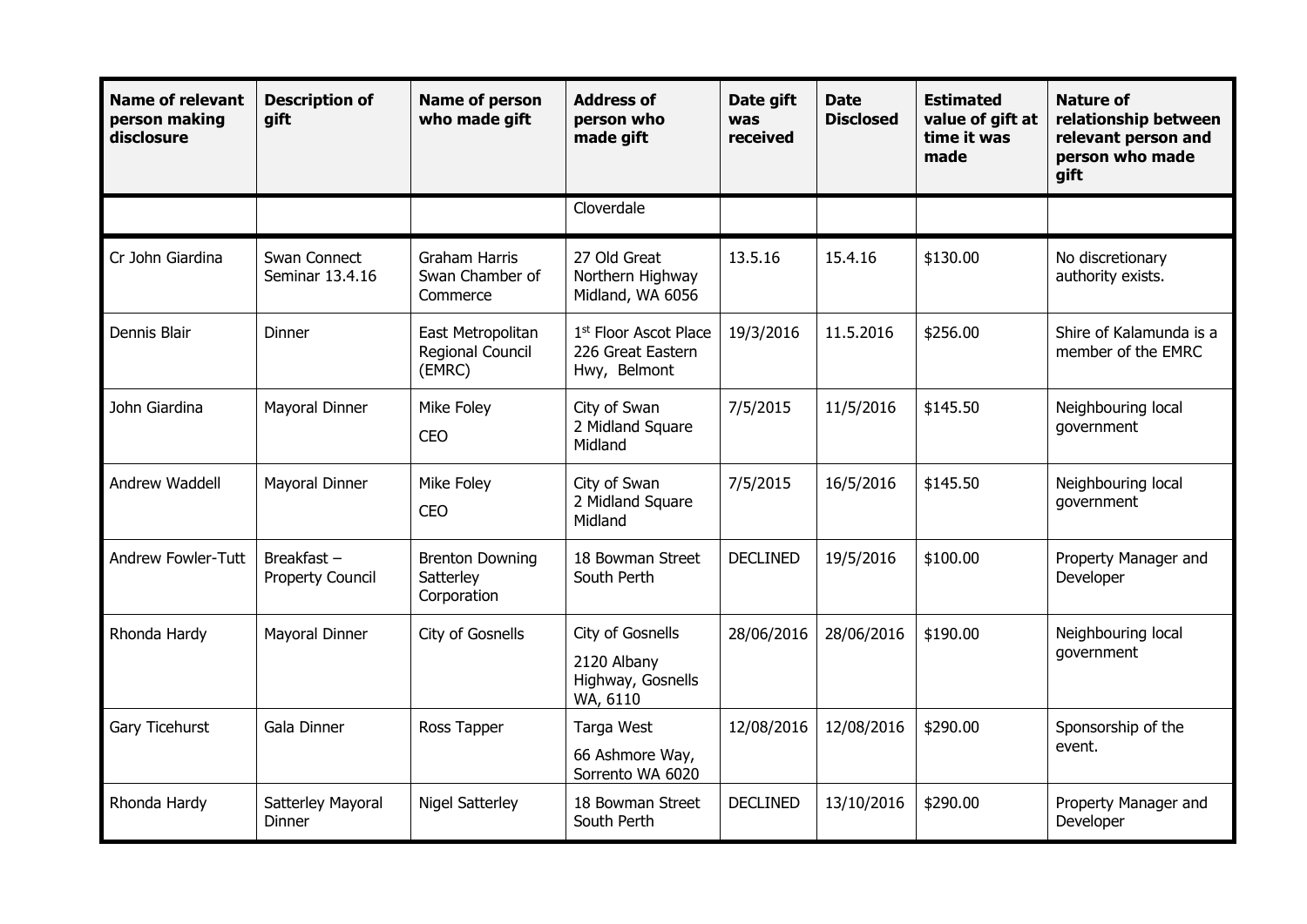| <b>Name of relevant</b><br>person making<br>disclosure | <b>Description of</b><br>gift                                                             | <b>Name of person</b><br>who made gift                                   | <b>Address of</b><br>person who<br>made gift | Date gift<br>was<br>received | <b>Date</b><br><b>Disclosed</b> | <b>Estimated</b><br>value of gift at<br>time it was<br>made | <b>Nature of</b><br>relationship between<br>relevant person and<br>person who made<br>gift |
|--------------------------------------------------------|-------------------------------------------------------------------------------------------|--------------------------------------------------------------------------|----------------------------------------------|------------------------------|---------------------------------|-------------------------------------------------------------|--------------------------------------------------------------------------------------------|
| Andrew Waddell                                         | Satterley Mayoral<br>Dinner                                                               | <b>Nigel Satterley</b>                                                   | 18 Bowman Street<br>South Perth              | <b>DECLINED</b>              | 13/10/2016                      | \$290.00                                                    | Property Manager and<br>Developer                                                          |
| <b>Peter Varelis</b>                                   | Seat at the TPG/<br>Place Match table<br>for the PCA lunch<br>event Station to<br>Station | Town Planning,<br>Urban Design and<br>Heritage (TPG)<br>Murray Casselton | Level 7, 182 St<br>Georges Terrace,<br>Perth | 03/04/2017                   | 04/04/2017                      | \$155                                                       | Consultant                                                                                 |
| Natalie Marton-<br>Goode                               | Seat at the TPG/<br>Place Match table<br>for the PCA lunch<br>event Station to<br>Station | Town Planning,<br>Urban Design and<br>Heritage (TPG)<br>Murray Casselton | Level 7, 182 St<br>Georges Terrace,<br>Perth | 03/04/2017                   | 04/04/2017                      | \$155                                                       | Consultant                                                                                 |
| Andrew Waddell                                         | Mayoral Annual<br><b>Civic Dinner</b>                                                     | City of Swan                                                             | PO BOX 196,<br>Midland                       | 06/04/2017                   | 22/05/2017                      | \$144                                                       | Neighbouring local<br>government                                                           |
| Andrew Waddell                                         | <b>Belmont City Race</b><br>Day                                                           | City of Belmont                                                          | Locked Bag 39,<br>Cloverdale                 | 13/05/2017                   | 22/05/2017                      | \$125 (\$250<br>includes<br>partner)                        | Neighbouring local<br>government                                                           |
| Rhonda Hardy                                           | Belmont City Race<br>Day                                                                  | City of Belmont                                                          | Locked Bag 39,<br>Cloverdale                 | 13/05/2017                   | 22/05/2017                      | \$125 (\$250<br>includes<br>partner)                        | Neighbouring local<br>government                                                           |
| Rhonda Hardy                                           | Luncheon<br>(Leadership Master<br>series run by the<br>$WA - Perth$<br>Convention Centre) | Perth Airport                                                            | PO Box 6<br>Cloverdale WA<br>6985            | 26/06/2017                   | 28/06/2017                      | \$130                                                       | Stakeholder to the Shire                                                                   |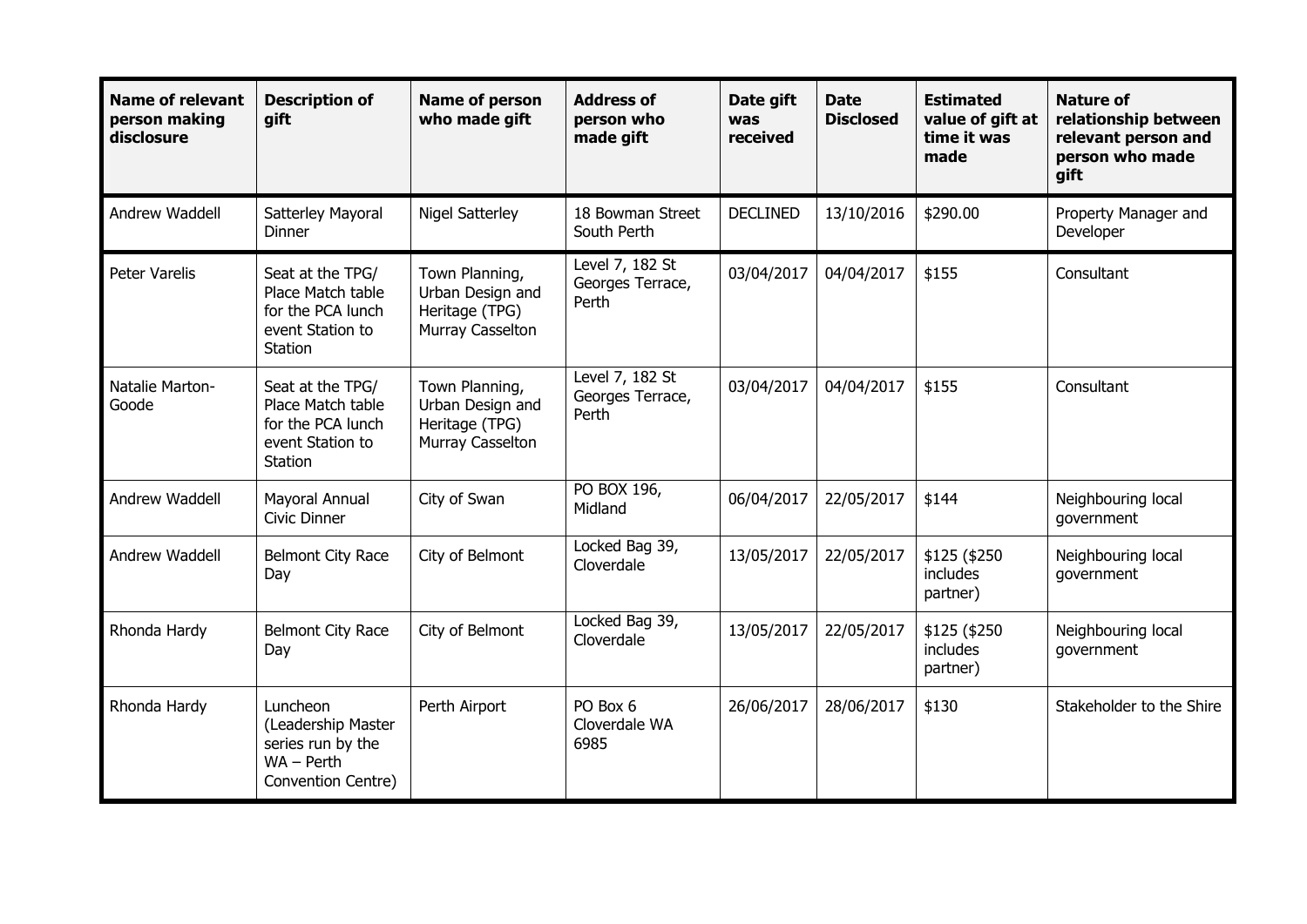| <b>Name of relevant</b><br>person making<br>disclosure | <b>Description of</b><br>gift                                                           | Name of person<br>who made gift                         | <b>Address of</b><br>person who<br>made gift                       | Date gift<br>was<br>received | <b>Date</b><br><b>Disclosed</b> | <b>Estimated</b><br>value of gift at<br>time it was<br>made | <b>Nature of</b><br>relationship between<br>relevant person and<br>person who made<br>gift |
|--------------------------------------------------------|-----------------------------------------------------------------------------------------|---------------------------------------------------------|--------------------------------------------------------------------|------------------------------|---------------------------------|-------------------------------------------------------------|--------------------------------------------------------------------------------------------|
| Ellie Whitney                                          | One night's<br>accommodation in<br>a suite at<br>Rosebridge House<br>B&B plus breakfast | Peter Guilbert -<br>Rosebridge House<br>Bed & Breakfast | 86 Williams Street,<br>Gooseberry Hill WA<br>6076                  | 25/05/2017                   | 30/06/2017                      | \$205                                                       | Member of Perth Hills<br><b>Visitors Centre</b>                                            |
| Jarree Murray                                          | One night's<br>accommodation in<br>a suite at<br>Rosebridge House<br>B&B plus breakfast | Peter Guilbert -<br>Rosebridge House<br>Bed & Breakfast | 86 Williams Street,<br>Gooseberry Hill WA<br>6076                  | 25/05/2017                   | 30/06/2017                      | \$205                                                       | Member of Perth Hills<br><b>Visitors Centre</b>                                            |
| Ellie Whitney                                          | One night's<br>accommodation in<br>a suite at<br>Rosebridge House<br>B&B plus breakfast | Peter Guilbert -<br>Rosebridge House<br>Bed & Breakfast | 86 Williams Street,<br>Gooseberry Hill WA<br>6076                  | 01/06/2017                   | 28/06/2017                      | \$205                                                       | Member of Perth Hills<br><b>Visitors Centre</b>                                            |
| Duncan Wilson                                          | <b>Local Government</b><br>Annual Seminar<br><b>Services</b>                            | Kott Gunning<br>Lawyers                                 | 140 St Georges<br>Terrace, Perth                                   | 20/10/2017                   | 5/09/2017                       | \$100                                                       | Stakeholder to the City                                                                    |
| Rob Korenhof                                           | Coles / Myer gift<br>card                                                               | Jason Vosloo -<br>Easifleet                             | 484 Albany<br>Highway, Victoria<br>Park                            | 04/09/2017                   | 11/09/2017                      | \$200                                                       | Stakeholder to the City                                                                    |
| Natalie Martin-<br>Goode                               | Targa West Dinner                                                                       | Targa West                                              | 66 Ashmore Way,<br>Sorrento WA 6020                                | 04/08/2017                   | 11/08/2017                      | \$290                                                       | Stakeholder to the City                                                                    |
| Andrew Fowler-Tutt                                     | Lunch Seminar                                                                           | Kott Gunning<br>Lawyers                                 | Level 8, AMP<br>Building, 140 St<br>Georges Terrace,<br>Perth 6000 | 20/09/2017                   | 22/09/2017                      | \$75                                                        | Kott Gunning has<br>provided legal advice to<br>the City.                                  |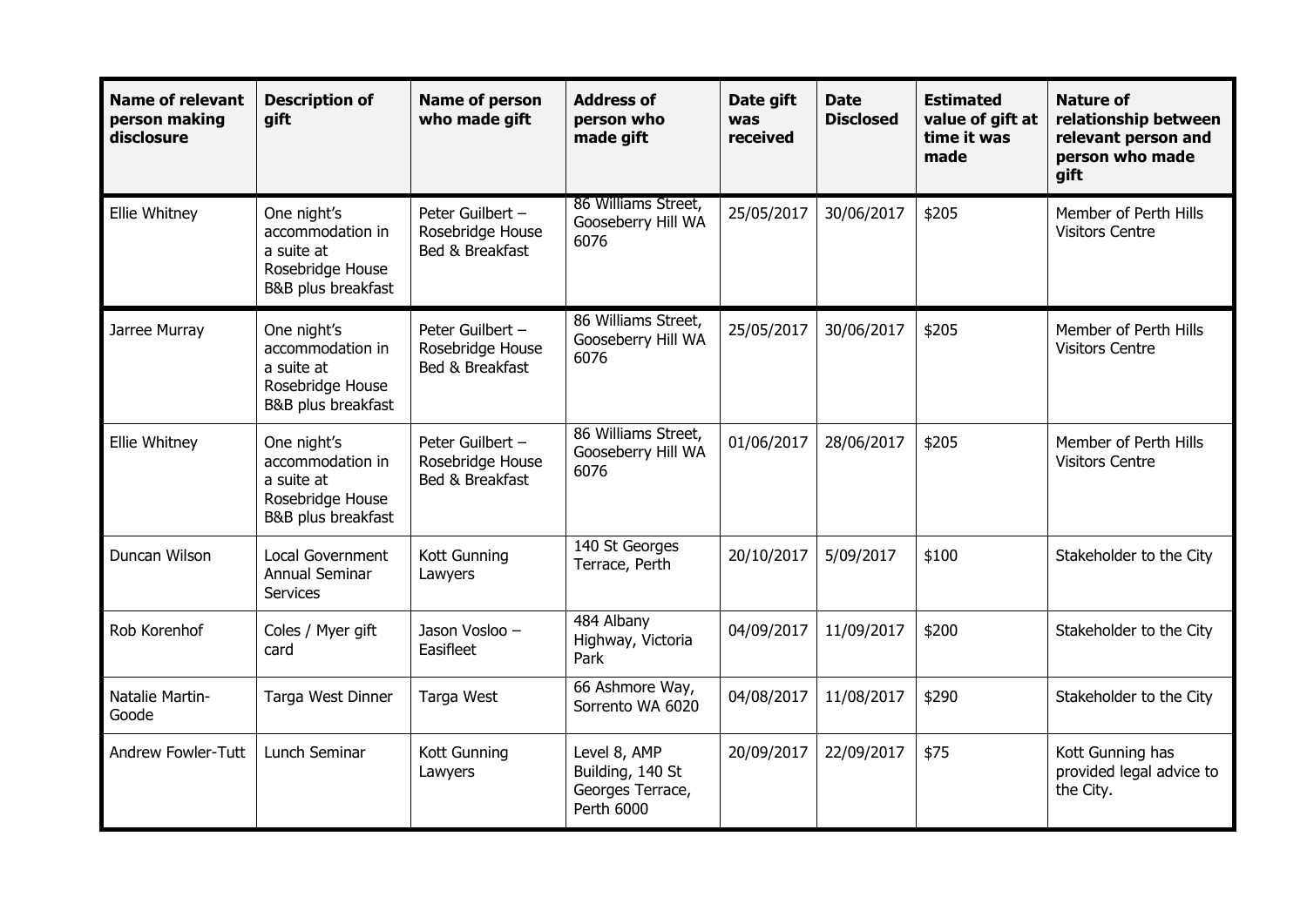| <b>Name of relevant</b><br>person making<br>disclosure | <b>Description of</b><br>gift             | <b>Name of person</b><br>who made gift            | <b>Address of</b><br>person who<br>made gift | Date gift<br><b>was</b><br>received | <b>Date</b><br><b>Disclosed</b> | <b>Estimated</b><br>value of gift at<br>time it was<br>made | <b>Nature of</b><br>relationship between<br>relevant person and<br>person who made<br>gift |
|--------------------------------------------------------|-------------------------------------------|---------------------------------------------------|----------------------------------------------|-------------------------------------|---------------------------------|-------------------------------------------------------------|--------------------------------------------------------------------------------------------|
| Rhonda Hardy                                           | Lunch Seminar                             | Debbie Martin,<br>Landcorp                        | Level 6, 40 The<br>Esplanade, Perth          | 27/10/2017                          | 17/10/2017                      | \$160.00                                                    | Government Agency                                                                          |
| Rhonda Hardy                                           | Mayoral Dinner                            | Ian Cowie, City of<br>Gosnells                    | 2120 Albany<br>Highway, Gosnells             | 22/07/2017                          | 17/10/2017                      | \$240.00                                                    | Neighbouring Council                                                                       |
| Rhonda Hardy                                           | <b>Breakfast Seminar</b>                  | Vivienne Sullivan,<br>Dept of Local<br>Government | 140 William Street,<br>Perth                 | 11/10/2017                          | 17/10/2017                      | \$50.00                                                     | Department of Local<br>Government                                                          |
| Sara Lohmeyer                                          | Mayoral Dinner<br>2016                    | Ian Cowie, City of<br>Gosnells                    | 2120 Albany<br>Highway, Gosnells             | 28/06/2016                          | 02/11/2017                      | \$190.00                                                    | <b>Neighbouring Council</b>                                                                |
| Gary Ticehurst                                         | Movie screening of<br><b>Blade Runner</b> | <b>Asterisk</b><br>Information<br>Security        | 140/580 Hay<br>Street, Perth                 | 05/10/2017                          | 05/10/2017                      | \$30.00                                                     | Service provider                                                                           |
| Rajesh Malde                                           | Movie Ticket                              | <b>Star Consulting</b>                            | Perth                                        | 05/10/2017                          | 05/10/2017                      | \$30.00                                                     | IT Service Consultancy                                                                     |
| Rhonda Hardy                                           | Leadership Matters<br>luncheon            | Tony Brun                                         | 2 George Wiencke<br>Drive, Perth Airport     | 10/10/2017                          | 10/10/2017                      | \$195.00                                                    | Stakeholder to the City                                                                    |
| Peter Varelis                                          | Invite to UDIA<br>Lunch                   | Woodsome<br>Management                            | 10/280 Hay Street,<br>Subiaco                | 13/10/2017                          | 16/10/2017                      | \$155.00                                                    | Consultant                                                                                 |
| Cr Lesley Boyd                                         | Volunteer Lunch                           | <b>EMRC</b>                                       | 226 Great Eastern<br>Hwy, Belmont            | 24/11/2017                          | 27/11/2017                      | \$75.00                                                     | City of Kalamunda is a<br>member council.                                                  |
| Cr Lesley Boyd                                         | Dinner                                    | <b>Hawaiians</b><br>Forrestfield                  | 20 Strelitzia Avenue<br>Forrestfield         | 23/11/2017                          | 27/11/2017                      | \$75.00                                                     | Shopping Centre within<br>South West Ward                                                  |
| Cr Lesley Boyd                                         | <b>Flowers</b>                            | Estela Fleming                                    | 6/186 Hale Road,<br>Forrestfield             | 22/11/2017                          | 27/11/2017                      | \$40.00                                                     | Resident in the South<br>West Ward                                                         |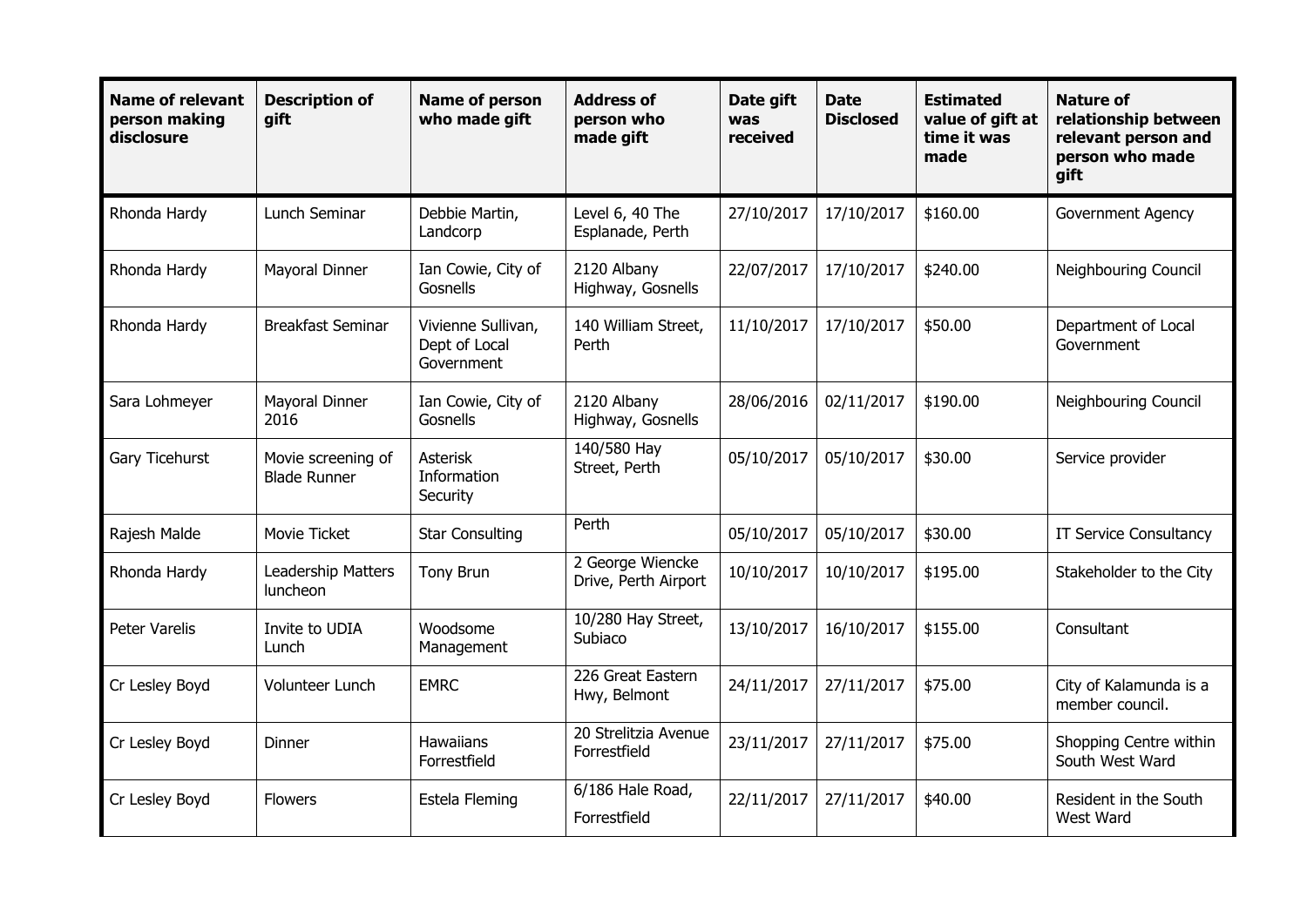| <b>Name of relevant</b><br>person making<br>disclosure | <b>Description of</b><br>gift                          | <b>Name of person</b><br>who made gift        | <b>Address of</b><br>person who<br>made gift | Date gift<br>was<br>received | <b>Date</b><br><b>Disclosed</b> | <b>Estimated</b><br>value of gift at<br>time it was<br>made | <b>Nature of</b><br>relationship between<br>relevant person and<br>person who made<br>qift          |
|--------------------------------------------------------|--------------------------------------------------------|-----------------------------------------------|----------------------------------------------|------------------------------|---------------------------------|-------------------------------------------------------------|-----------------------------------------------------------------------------------------------------|
| Darren Jones                                           | Lunch,<br>refreshments &<br>option to watch<br>cricket | Catherine Finch,<br><b>WACA</b>               | Nelson Crescent,<br>East Perth               | 24/11/2017                   | 1/12/2017                       | \$100.00                                                    | Professional                                                                                        |
| Cr Lesley Boyd                                         | Dinner                                                 | Kalamunda<br>Chamber of<br>Commerce           | 50 Railway Road,<br>Kalamunda                | 25/11/2017                   | 4/12/2017                       | \$100.00                                                    | Kalamunda CC receives<br>funding through the City                                                   |
| Cr Brooke<br>O'Donnell                                 | Lunch, dinner &<br>drinks                              | <b>WALGA</b>                                  | 15 Altona Street,<br>West Perth              | 25/11/2017                   | 12/12/2017                      | \$265.50                                                    | Council is a Member -<br>Cr O'Donnell elected as<br>State Delegate on behalf<br>of East Metro Zone. |
| Cr Brooke<br>O'Donnell                                 | Dinner                                                 | Kalamunda<br>Chamber of<br>Commerce           | 50 Railway Road,<br>Kalamunda                | 25/11/2017                   | 12/12/2017                      | \$200.00                                                    | Kalamunda CC receives<br>funding through the City                                                   |
| Cr Brooke<br>O'Donnell                                 | Lunch and 4 books                                      | <b>EMRC</b>                                   | 226 Great Eastern<br>Highway, Ascot          | 24/11/2017                   | 12/12/2017                      | \$100.00                                                    | Member of the EMRC                                                                                  |
| Cr Brooke<br>O'Donnell                                 | Dinner                                                 | <b>Hawaiians</b><br>Forrestfield              | 20 Strelitzia Avenue<br>Forrestfield         | 23/11/2017                   | 12/12/2017                      | \$100.00                                                    | Shopping Centre within<br>South West Ward                                                           |
| Cr Geoff Stallard                                      | Dinner                                                 | Kalamunda<br>Chamber of<br>Commerce           | 50 Railway Road,<br>Kalamunda                | 25/11/2017                   | 21/12/2017                      | \$100.00                                                    | Kalamunda CC receives<br>funding through the City                                                   |
| Chris Thompson                                         | Cake                                                   | Asamana - Spick &<br>Span Cleaning<br>Company |                                              | 01/12/2017                   | 08/12/2017                      | \$35.00                                                     | Contractor to City                                                                                  |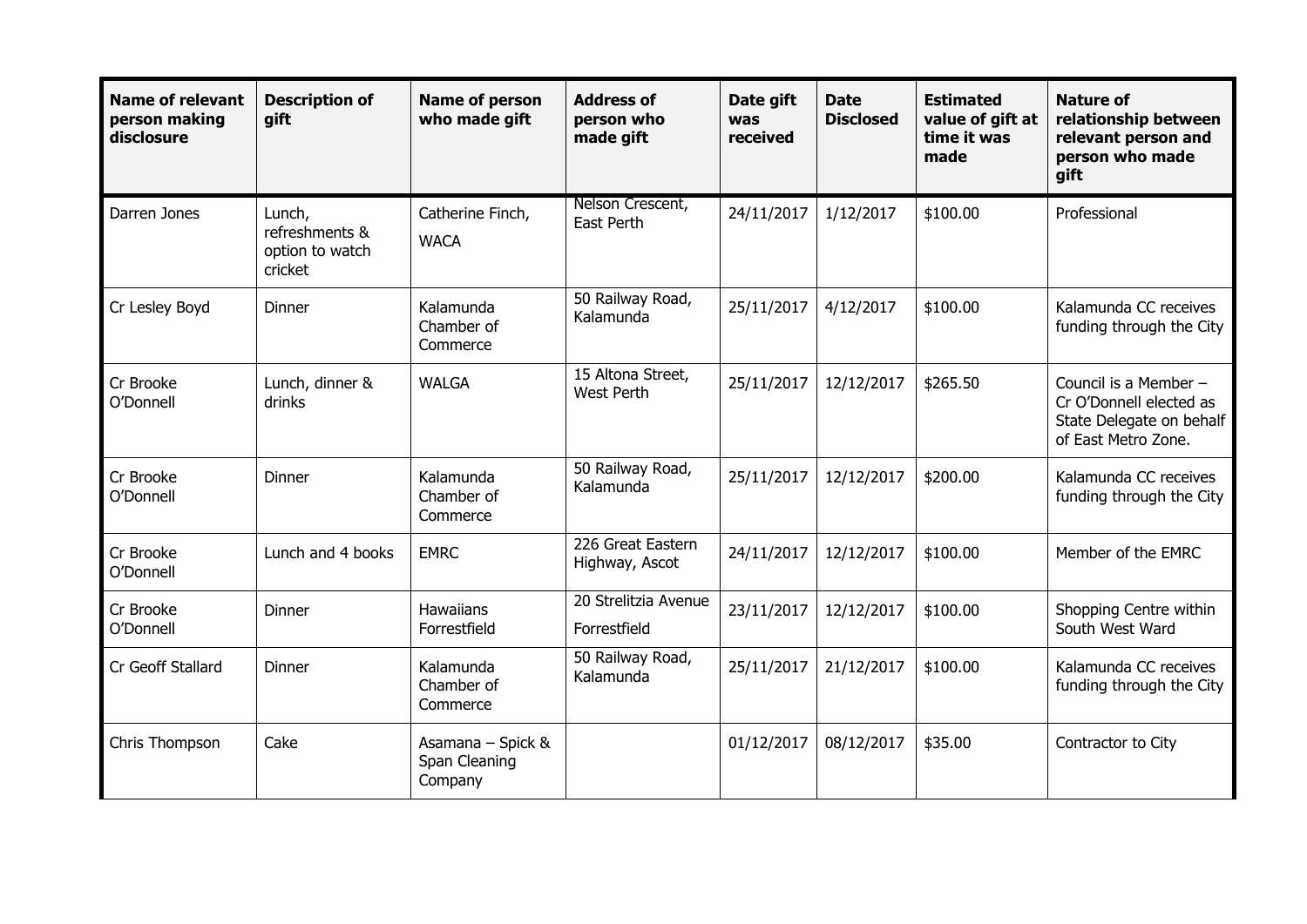| <b>Name of relevant</b><br>person making<br>disclosure | <b>Description of</b><br>gift | <b>Name of person</b><br>who made gift    | <b>Address of</b><br>person who<br>made gift | Date gift<br>was<br>received | <b>Date</b><br><b>Disclosed</b> | <b>Estimated</b><br>value of gift at<br>time it was<br>made | <b>Nature of</b><br>relationship between<br>relevant person and<br>person who made<br>qift |
|--------------------------------------------------------|-------------------------------|-------------------------------------------|----------------------------------------------|------------------------------|---------------------------------|-------------------------------------------------------------|--------------------------------------------------------------------------------------------|
| <b>Peter Varelis</b>                                   | <b>Bottle of Wine</b>         | <b>McLeods Barristers</b><br>& Solicitors | 222 Stirling Hwy,<br>Claremont               | 13/12/2017                   | 13/12/2017                      | \$20.00                                                     | Provider of Legal<br>services to the City                                                  |
| Simon Sodini                                           | 6 pack                        | Resident                                  | Unknown                                      | 02/01/2018                   | 02/01/2018                      | \$15.00                                                     | Resident                                                                                   |
| Simon Di Rosso                                         | Seminar and Lunch             | <b>LSV Borrello</b><br>Lawyers            | Level 14, 225 St<br>Georges Tce, Perth       | 15/12/2018                   | 06/02/2018                      | \$165.00                                                    | <b>External Law Firm</b>                                                                   |
| Cr John Giardina                                       | <b>Biennial Dinner</b>        | <b>EMRC</b>                               | 226 Great Eastern<br>Highway, Ascot          | 10/03/2018                   | 12/03/2018                      | \$284.00                                                    | Member of the EMRC                                                                         |
| Cr John Giardina                                       | Awards Dinner                 | Kalamunda<br>Chamber of<br>Commerce       | 50 Railway Road,<br>Kalamunda                | 1/12/2017                    | 12/03/2018                      | \$200.00                                                    | KCC receives funding<br>through the City                                                   |
| Rhonda Hardy                                           | <b>Biennial Dinner</b>        | <b>EMRC</b>                               | 226 Great Eastern<br>Highway, Ascot          | 10/03/2018                   | 12/03/2018                      | \$296.00                                                    | Member of the EMRC                                                                         |
| Cr Geoff Stallard                                      | <b>EMRC Dinner</b>            | <b>EMRC</b>                               | 226 Great Eastern<br>Highway, Ascot          | 10/03/2018                   | 04/04/2018                      | \$147.00                                                    | Member of the EMRC                                                                         |
| Rhonda Hardy                                           | Lunch                         | Kalamunda<br>Chamber of<br>Commerce       | 50 Railway Road,<br>Kalamunda                | 09/04/2018                   | 18/04/2018                      | \$40.00                                                     | Stakeholder                                                                                |
| Gary Ticehurst                                         | Lunch                         | Kalamunda<br>Chamber of<br>Commerce       | 50 Railway Road,<br>Kalamunda                | 09/04/2018                   | 18/04/2018                      | \$40.00                                                     | Stakeholder / Industry<br>Partner                                                          |
| Simon Terry                                            | Lunch                         | Kalamunda<br>Chamber of<br>Commerce       | 50 Railway Road,<br>Kalamunda                | 09/04/2018                   | 18/04/2018                      | \$40.00                                                     | Stakeholder / Industry<br>Partner                                                          |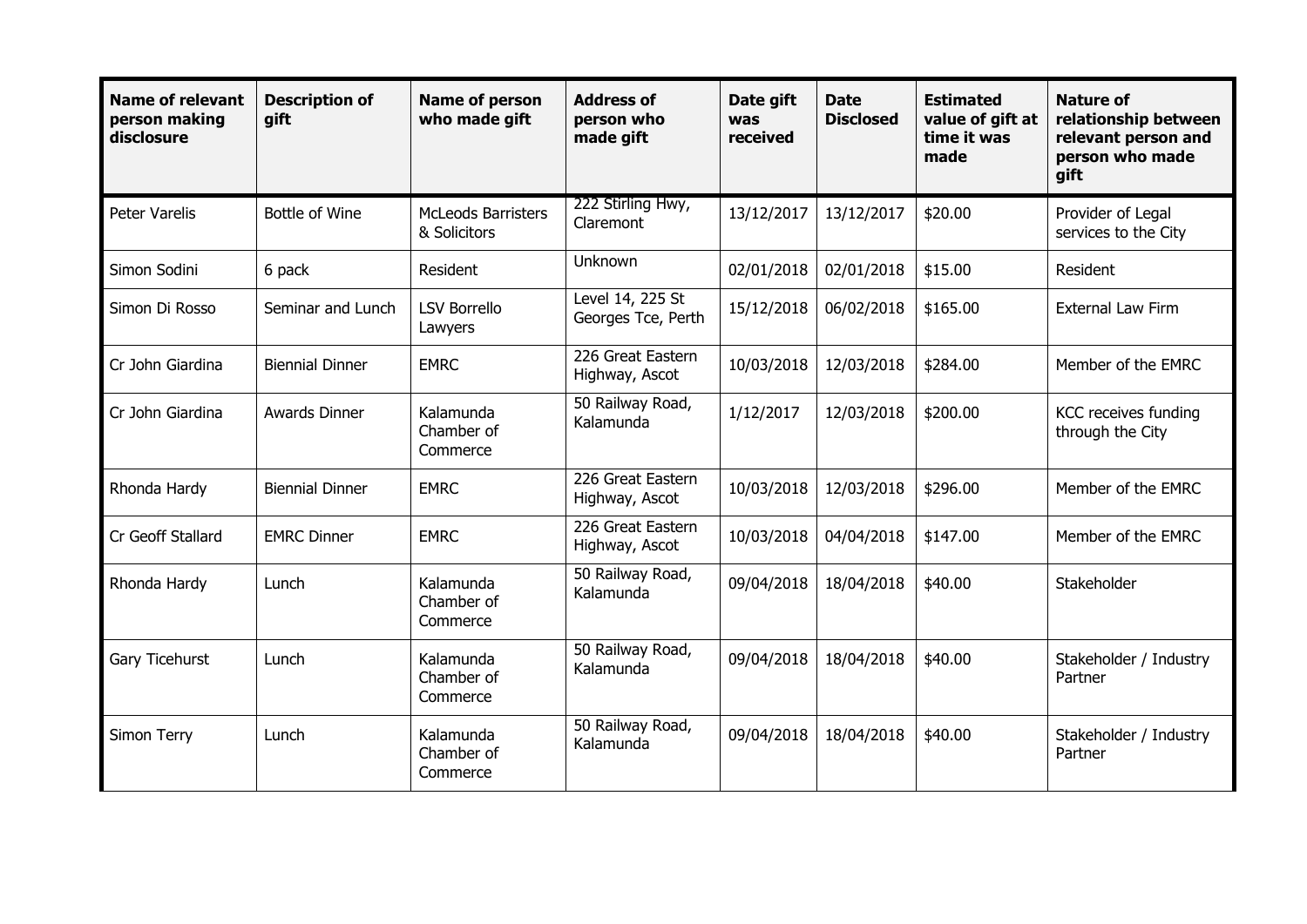| <b>Name of relevant</b><br>person making<br>disclosure | <b>Description of</b><br>gift                                               | <b>Name of person</b><br>who made gift     | <b>Address of</b><br>person who<br>made gift        | Date gift<br>was<br>received | <b>Date</b><br><b>Disclosed</b> | <b>Estimated</b><br>value of gift at<br>time it was<br>made | <b>Nature of</b><br>relationship between<br>relevant person and<br>person who made<br>gift |
|--------------------------------------------------------|-----------------------------------------------------------------------------|--------------------------------------------|-----------------------------------------------------|------------------------------|---------------------------------|-------------------------------------------------------------|--------------------------------------------------------------------------------------------|
| Mandy Skeates                                          | Lunch                                                                       | Kalamunda<br>Chamber of<br>Commerce        | 50 Railway Road,<br>Kalamunda                       | 09/04/2018                   | 19/04/2018                      | \$40.00                                                     | Stakeholder / Industry<br>Partner                                                          |
| Cr John Giardina                                       | Lunch                                                                       | Kalamunda<br>Chamber of<br>Commerce        | 50 Railway Road,<br>Kalamunda                       | 09/04/2018                   | 20/04/2018                      | \$40.00                                                     | Stakeholder                                                                                |
| Rhonda Hardy                                           | Lunch                                                                       | City of Belmont                            | 215 Wright Street,<br>Cloverdale                    | 28/04/2018                   | 07/05/2018                      | \$250.00                                                    | Neighbouring Local<br>Council                                                              |
| Rhonda Hardy                                           | Mayoral Dinner                                                              | City of Swan                               | 2 Midland Square,<br>Midland                        | 28/04/2018                   | 07/05/2018                      | \$280.00                                                    | Neighbouring Local<br>Council                                                              |
| Cr John Giardina                                       | Mayoral Dinner                                                              | City of Swan                               | 2 Midland Square,<br>Midland                        | 28/04/2018                   | 15/05/2018                      | \$280.00                                                    | Neighbouring Local<br>Council                                                              |
| Adam Parker                                            | 2 x Gift Cards                                                              | JB Hi-Fi                                   | PO Box 561,<br><b>Chadstone Centre</b><br>VIC, 3148 | 04/07/2018                   | 05/07/2018                      | \$50.00                                                     | Register supplier of<br>goods and services                                                 |
| <b>Peter Varelis</b>                                   | <b>Breakfast Seminar</b>                                                    | Landcorp                                   | 40 The Esplanade,<br>Perth                          | 25/07/2018                   | 30/07/2018                      | \$100.00                                                    | <b>State Government</b><br>Department                                                      |
| Penny Bedford                                          | <b>Box of Chocolates</b>                                                    | John Kellock -<br>Kalamunda Probus<br>Club | 6 Caladenia Road,<br>Walliston                      | 01/08/2018                   | 03/08/2018                      | \$10.00                                                     | Customer                                                                                   |
| Cr Michael Fernie                                      | Two Tickets to<br>Volunteer &<br><b>Emergency Services</b><br><b>Dinner</b> | City of Kalamunda                          | 2 Railway Road,<br>Kalamunda                        | 21/07/2018                   | 06/08/2018                      | \$100.00                                                    | City Councillor                                                                            |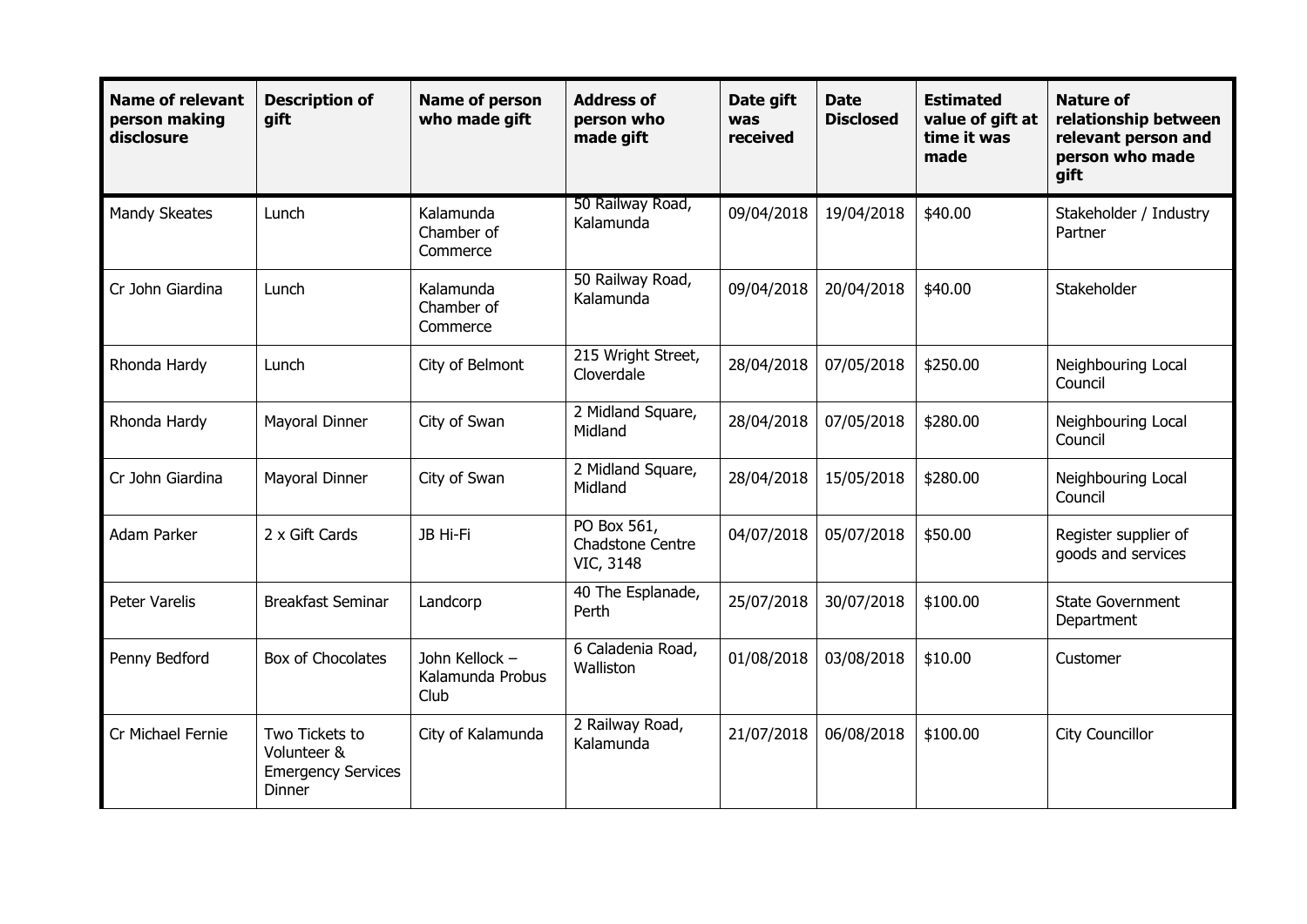| Name of relevant<br>person making<br>disclosure | <b>Description of</b><br>gift | Name of person<br>who made gift           | <b>Address of</b><br>person who<br>made gift | Date gift<br>was<br>received | <b>Date</b><br><b>Disclosed</b> | <b>Estimated</b><br>value of gift at<br>time it was<br>made | Nature of<br>relationship between<br>relevant person and<br>person who made<br>gift |
|-------------------------------------------------|-------------------------------|-------------------------------------------|----------------------------------------------|------------------------------|---------------------------------|-------------------------------------------------------------|-------------------------------------------------------------------------------------|
| Gary Ticehurst                                  | Gala Dinner                   | Targa West                                | 15 Coates Avenue,<br><b>Baldivis</b>         | 12/08/2018                   | 15/08/2018                      | \$290.00                                                    | Stakeholder to the City                                                             |
| Saikat Mitra                                    | Hamper                        | <b>GTA Consultant</b>                     | Level 2, 5 Mill<br><b>Street Perth</b>       | 20/08/2018                   | 20/08/2018                      | \$90.00                                                     | Professional Relationship<br>– Consultant                                           |
| Cr John Giardina                                | Mayoral Dinner                | City of Belmont                           | 215 Wright Street,<br>Cloverdale             | 13/10/2018                   | 23/10/2018                      | \$240.00                                                    | Neighbouring Council                                                                |
| Cr John Giardina                                | Mayoral Dinner                | <b>Forrestfield United</b><br>Soccer Club | 199 Hale Road,<br>Forrestfield               | 22/10/2018                   | 23/10/2018                      | \$140.00                                                    | Local Sporting Club                                                                 |
| Rhonda Hardy                                    | Lunch                         | Satterley Group                           | 18 Bowman Street<br>South Perth              | 30/10/2018                   | 07/11/2018                      | \$100.00                                                    | Client Relationship                                                                 |